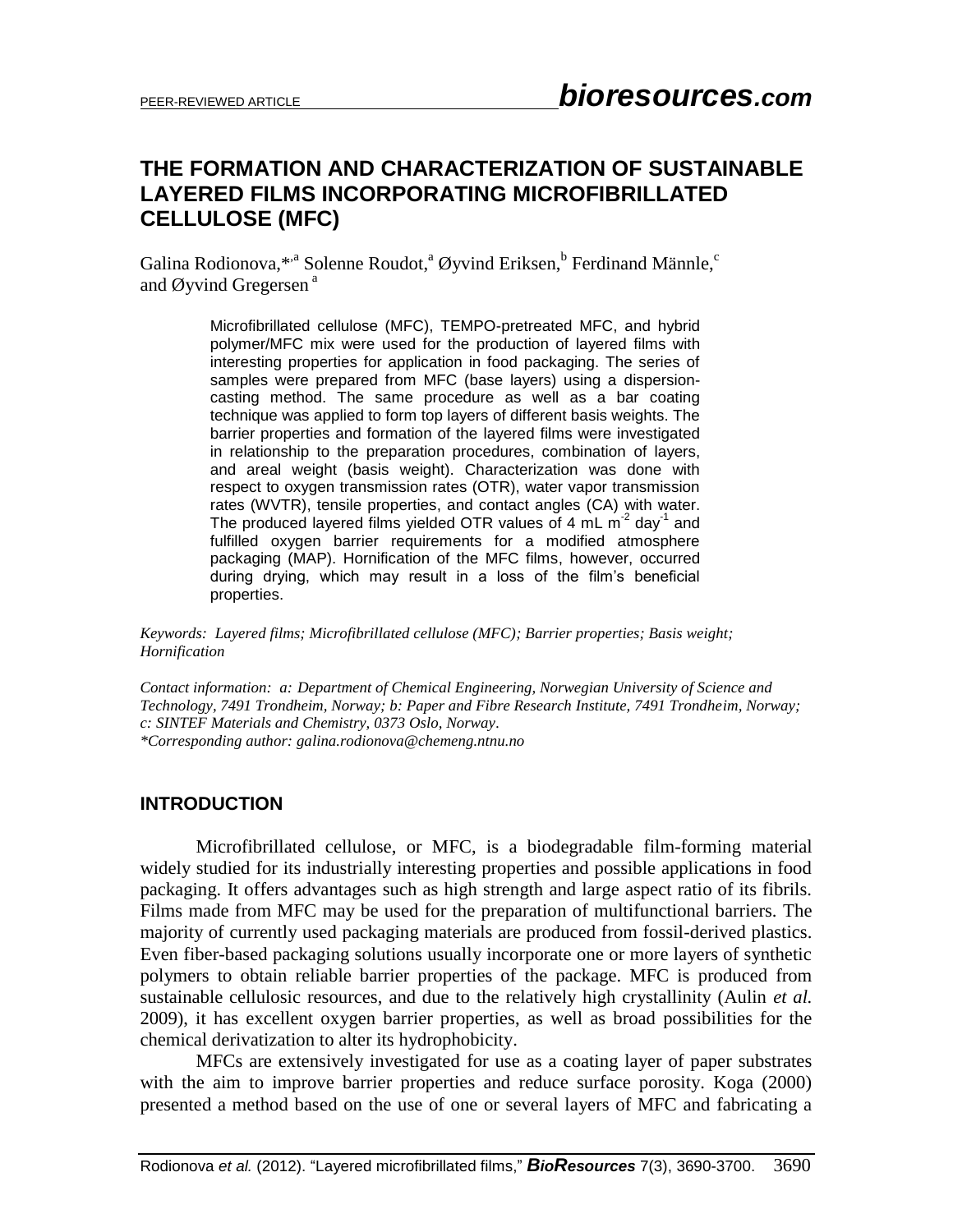gas and moisture resistant paper laminate. The product was claimed to be applicable in food packaging. Several more studies have shown that MFC may be successfully used as a barrier in paper coating or as an individual monolayer (Aulin *et al.* 2009; Syverud and Stenius 2009). In spite of the many advantageous properties and ability to cover larger pores on the paper surfaces, the MFC films themselves may have a significant porosity (Henriksson and Berglund 2007; Henriksson *et al.* 2008).

Organic/inorganic hybrid polymers based on polyhedral oligomeric compound silsesquioxane (POSS) represent a large potential for chemical derivatization and interesting properties for use in polymer blends of packaging multilayer materials (Männle *et al.* 2011). Polymeric materials, functionalized with POSS, exhibit enhanced mechanical strength, thermal stability, and barrier properties (Cordes *et al.* 2010). Cellulose microfibrils and hybrid polymers potentially have excellent properties for cross-linking. Combining them may enhance mechanical properties and provide effective barrier performance against water or water vapor.

In this work, due to the occurrence of drying hysteresis and an irreversible loss of swelling ability (hornification), specific attention was given to the different drying methods of the films. The hornification phenomenon defines the irreversible, or partially reversible, as well as changes in the fiber structure upon the removal of water, typically resulting in a decrease of the strength properties (Fernandes Diniz *et al.* 2004; Park *et al.* 2006). Laivins and Scallan (1993) demonstrated that intra-fiber walls are irreversibly linked during drying of cellulose fibers, and this may cause a significant loss of large pores. The concept of pore closure implies a partial or total removal of water as the main cause of hornification. The effect of drying conditions on the hornification of the fibers was studied by Weise (1998). He suggested that the hornification due to drying is caused by a change in the microscopic morphology.

Combination of multiple MFC layers in a single film, or coating MFC films with higher water barrier polymers could possibly improve barrier properties as well as provide other benefits. The aim of this research was to make layered films incorporating coating formulations based on different grades of MFC. The coating materials were produced by high-pressure homogenization in combination with TEMPO-mediated oxidation of pulp suspension or mixing the pulp fibers with a hybrid polymer before mechanical treatment. The influence of varying basis weights and coating compositions on the film's barrier properties were investigated using water repellency, oxygen, and water vapor permeability tests. Two methods of top layer formation, as well as different drying techniques, were applied to study their effect on the film's barrier properties and the hornification effect.

### **EXPERIMENTAL**

## **Materials**

MFC1: MFC was produced from Norway spruce kraft pulp (containing 83.6% cellulose and 15.6% hemicelluloses) by pre-treatment in a Claflin mill combined with homogenization as described by Eriksen *et al.* (2008). The MFC1 suspension had a solids content of 0.37 %.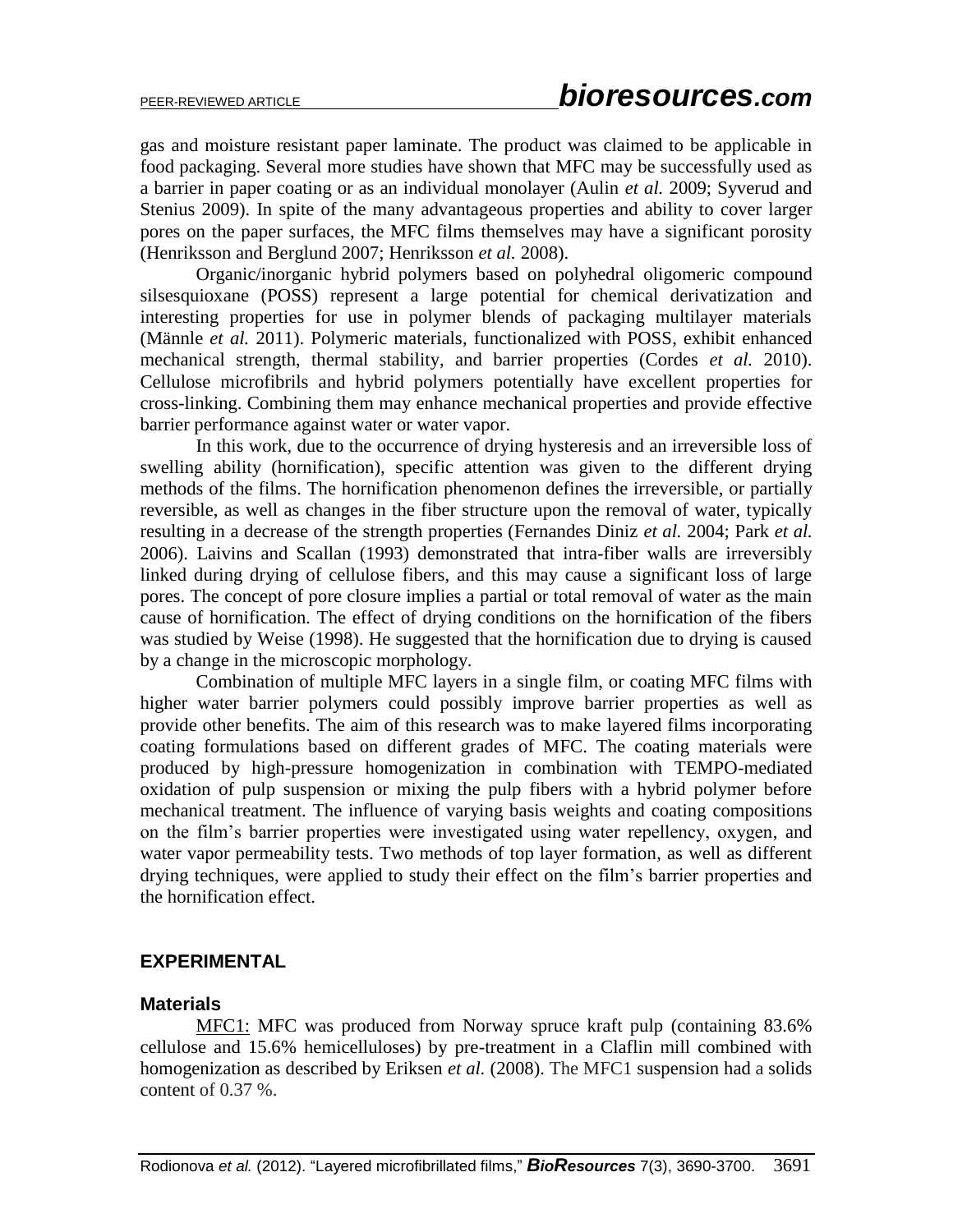MFC2: TEMPO-mediated pre-treatment of the pulp by TEMPO/NaBr/NaClO system was carried out before the mechanical homogenization for preparation of MFC2. 2 g of pulp fibers (dry weight) were placed into a reaction vessel containing distilled water (150 mL), NaBr (0.25 g), and TEMPO (0.025 g). All of the above-listed chemicals were purchased from Sigma-Aldrich Chemie GmbH. The desired amount of NaClO solution, corresponding to 3.8 mmol  $g^{-1}$  cellulose, was added to the fiber suspension. The mixture was maintained at pH 7 by adding 0.5 M of 37 % HCl (Merck Chemicals). The MFC2 suspension had a solids content of 0.37 %.

MFC3: An organic/inorganic hybrid polymer (HP) was prepared by a sol-gel conversion process. The hybrid polymer was of the type FunzioNano, a polyhedral oligomeric silsesquioxane. The synthesis of the FunzioNano has been performed by using a mixture of salicylic acid (95 % w/w) and 3-hydroxy-2-naphthoic acid as modifiers (Männle *et al.* 2011). The FunzioNano was added to the pulp suspension before the mechanical homogenization. The produced MFC3 suspension consisted of MFC and FunzioNano (50:50 %) suspension and had a solids content of 0.7 %.

### **Preparation of Films**

Base-layer MFC films with basis weights of 2, 10, 15, 20, and 30 g  $m<sup>-2</sup>$  were manufactured by a dispersion-casting of aqueous dispersions of microfibrils. The films were made from a suspension of 0.1 % MFC1 in water by simple filtration through a paper filter, supported by a metal mesh and a polyamide filter cloth. After draining most of the water, the films were dried at 100°C for 2 h (Rodionova *et al.* 2011). The filter paper was dried at the same conditions before casting the film.

Top layers of MFC2 and MFC3 were applied on the MFC1 films by the same dispersion-casting procedure or by using a laboratory bar coating system. The bar coating was done in one direction using a metal rod wound with a metal wire for metering the wanted basis weight of microfibril suspensions. The coating layer basis weights were 0.5 and  $1 \text{ g m}^{-2}$ .

### **Characterization of Films**

#### *Density/thickness measurement*

Apparent thickness of the MFC films was determined as an average of 12 measurements using a L&W Micrometer (Lorentzen & Wettre, Sweden) according to ISO 534 standard for paper and board materials. The density was calculated from the apparent thickness values and areal weights (basis weights) of the films.

### *Contact angle (CA)*

The alterations of the water repellency of the MFC film's surface were estimated by CA measurements. The test was done using a DAT1100 Dynamic Contact Angle Tester (FIBRO system ab, Sweden) at  $23^{\circ}$ C and 50 % RH. A droplet of water (4 µL) was deposited on the specimen surface. Series of images were captured and analysed. The dynamic wetting (contact angle) was measured as a function of time between 0 and 180 seconds. A minimum of ten readings were taken for each sample.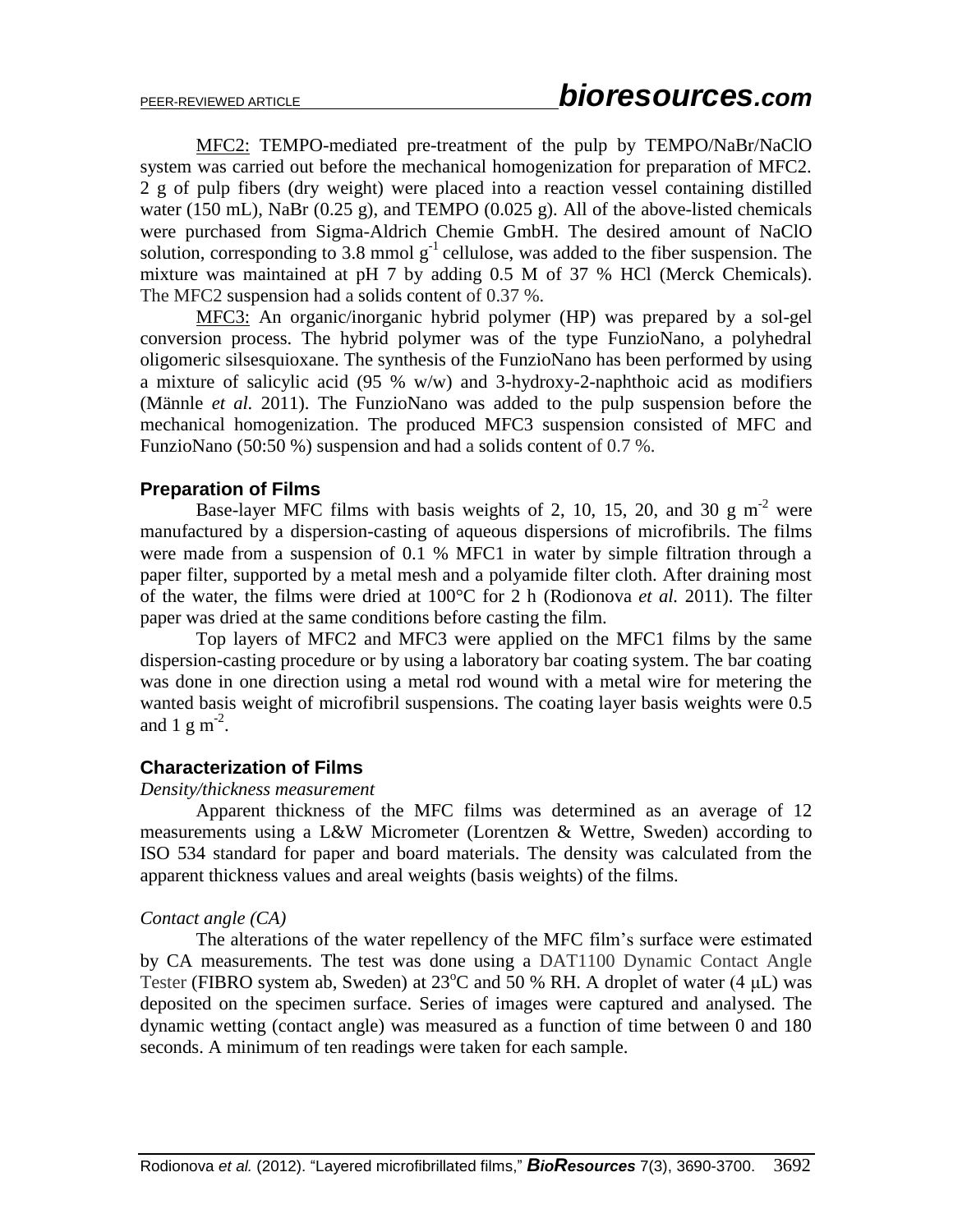#### *Water vapor transmission rate (WVTR)*

Water vapor permeability of the layered films was evaluated by the gravimetric WVTR test according to TAPPI T 448. The films were placed on top of a test dish containing sufficient amount of desiccant (anhydrous calcium chloride). The assembled dishes were placed in the testing room at  $23^{\circ}$ C and 50% RH and weighed every 24 h until constant rate of weight gain was attained.

#### *Oxygen transmission rate (OTR)*

The OTR was measured using a Mocon oxygen transmission rate tester (OX-TRAN Model 1/50) according to ASTM D3985. The test gas contained 21% of oxygen and was applied to the film area of 5 cm<sup>2</sup> at 2.2 bar partial oxygen pressure (2 parallels for each sample,  $RH = 0$ ).

#### *Tensile test*

The tensile strength was measured using a Zwick/Roell test machine at 20 mm min<sup>-1</sup> strain rate (23°C, 50 % RH). Specimen dimensions were  $14.6 \times 20$  mm. Tensile indexes of the MFC films were calculated from the basis weight of every single film, thickness, and tensile rupture strength.

#### *Scanning electron microscopy (SEM)*

The film's surfaces were examined using a Hitachi S-3000N scanning electron microscope at 5 kV acceleration voltage. To avoid sample charging, the films were coated with carbon and observed in a secondary electron imaging mode (SEI) at  $50/500 \times$ magnification.

# **RESULTS AND DISCUSSION**

There are several methods to characterize barrier properties of the films and estimate their applicability for the food packaging applications. The single layer MFC films, prepared by the dispersion-casting technique, were tested with respect to their permeabilities/mechanical properties and showed encouraging results. The layered films, combining different materials, were characterized according to the same procedures and considerable improvement of the properties compared to single layer MFC films was registered.

### **Single Layer MFC1 Films**

A series of MFC1 films with the basis weights from 2 to 30 g  $m<sup>2</sup>$  were made by the dispersion-casting technique. An examination of the filter paper surface coverage by the MFC was done to establish the minimal thickness of a film that was separable from the filter paper. The morphological investigation by scanning electron microscopy (SEM) clearly demonstrated that  $2 \times \text{g m}^2$  of MFC1 was not sufficient to cover the porous structure of the filter paper sheet (Fig. 1A and 1B). It was possible to obtain freestanding films starting at 10 g m<sup>-2</sup> (Fig. 1C). Films having this basis weight, together with films of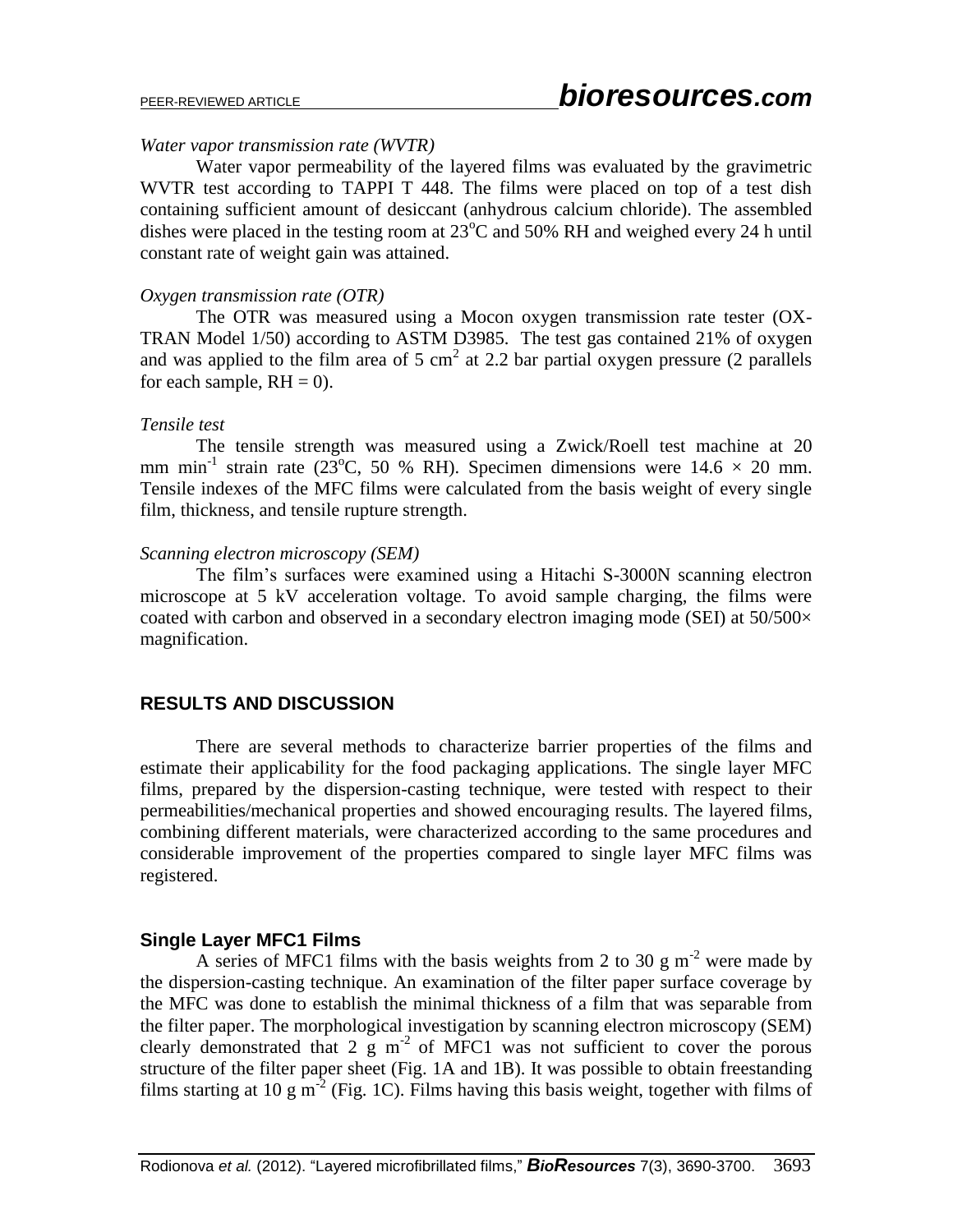20 g m<sup>-2</sup>, were chosen for the preparation of the base MFC1 layers of the layered films in this work.





A short investigation was carried out to study the effect of the thicknesses and areal weights (basis weights) on the WVTR of the single layer MFC1 films (Fig. 2). Obviously, it is more difficult for the water vapor molecules to pass through the thicker films. It was confirmed that the water vapor permeability was negatively correlated to the film's thickness and basis weight. However, for the thicker films of  $25$  and  $30 \text{ g m}^{-2}$ , the WVTR stabilized at around 170 g m<sup>-2</sup> day<sup>-1</sup>, and no further reduction was registered. It can also be suggested that in spite of the large surface porosity (Henriksson and Berglund 2007), the internal pores are not interconnected through the film thickness, which will slow down penetration of the water molecules.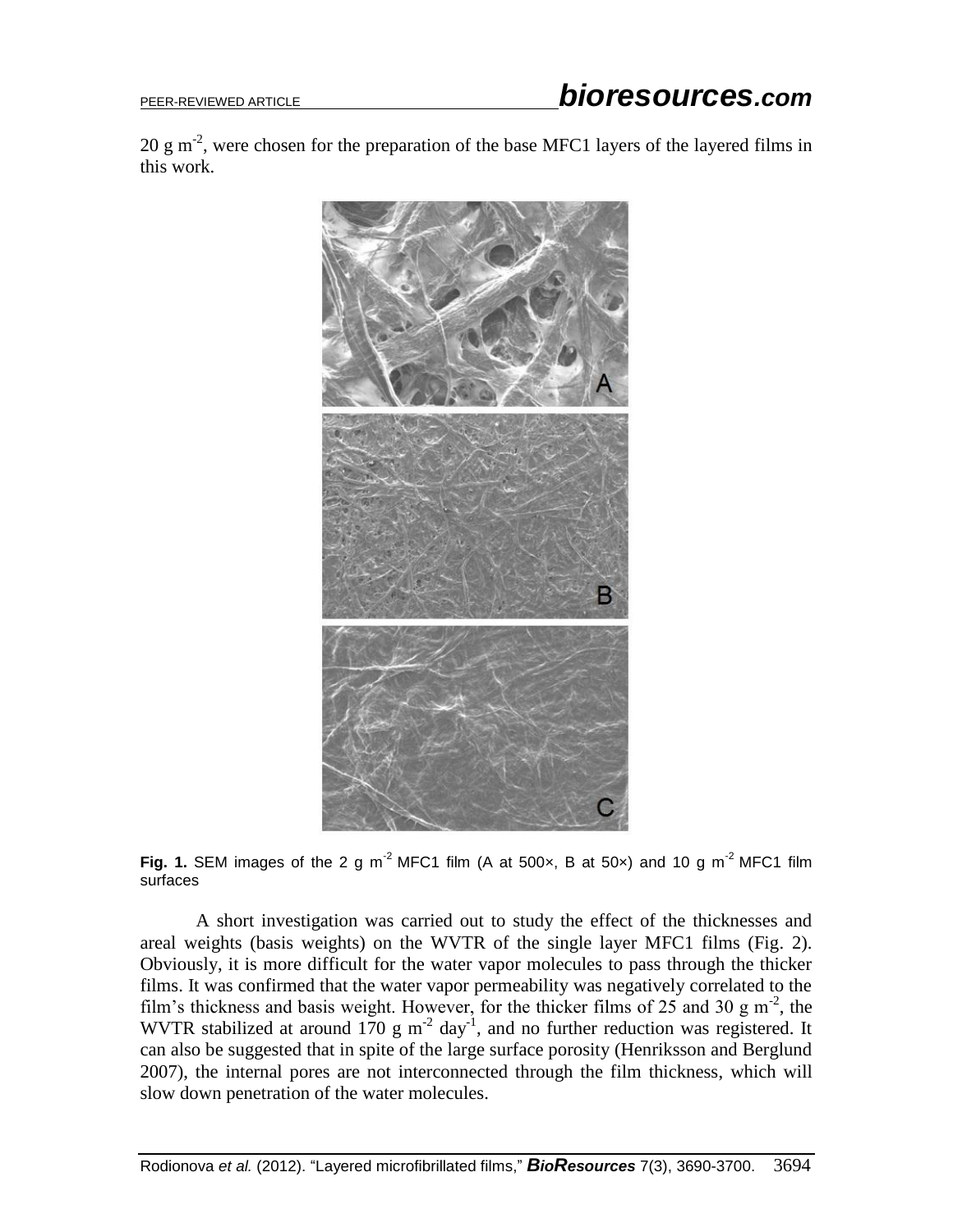

**Fig. 2.** WVTR of the MFC1 films at variable basis weights (A) and corresponding thicknesses (B)

As expected, contact angles of the single layer films showed no correlation with their basis weights. The obtained values were in the range from 40 to  $50^{\circ}$ , which is in agreement with the hydrophilic nature of the films made from the mechanically produced MFC (Rodionova *et al.* 2011).

Analysis of the oxygen permeability was carried out on the corresponding MFC1 films, and the results are presented in Table 1. Possibly due to presence of macroscopic pores in the films, the films showed no barrier against oxygen at the 10 g  $m<sup>2</sup>$  basis weights. The oxygen transmission rates (OTR) of the films with 20 g  $m^{-2}$  basis weights were in a good agreement with literature values (Syverud and Stenius 2009).

**Table 1.** Oxygen Transmission Rates of the Monolayer MFC1 Films of Different Basis Weights

| Basis weight $\left[\text{g m}^2\right]$ | OTR [ml $m^{-2}$ day <sup>-1</sup> ] |
|------------------------------------------|--------------------------------------|
| 10                                       | >2000                                |
| 15                                       | $9.3 \pm 0.7$                        |
| 20                                       | $5.4 \pm 0.8$                        |

Tensile indexes of the 10 and 20 g  $m^{-2}$  MFC1 films were estimated (Table 2). The films of higher basis weights showed better strength as well as elongation. These values are also in agreement with the measurements of Syverud and Stenius (2009). It seems that the oven drying has no effect on the mechanical properties of the films.

| <b>TWO EI</b> EIGHGGUCH GHG TOHORO HIGOAOO OF GIO MOHOIGYOF IVIL O FILIHIO |                |                          |
|----------------------------------------------------------------------------|----------------|--------------------------|
| Basis weight $\left[\text{g m}^2\right]$                                   | Elongation [%] | Tensile index $[Nm g-1]$ |
| 10                                                                         | $3.5 \pm 0.5$  | $78.1 \pm 7.7$           |
| 20                                                                         | $5.3 \pm 0.6$  | $102 \pm 2.8$            |

**Table 2.** Elongation and Tensile Indexes of the Monolayer MFC1 Films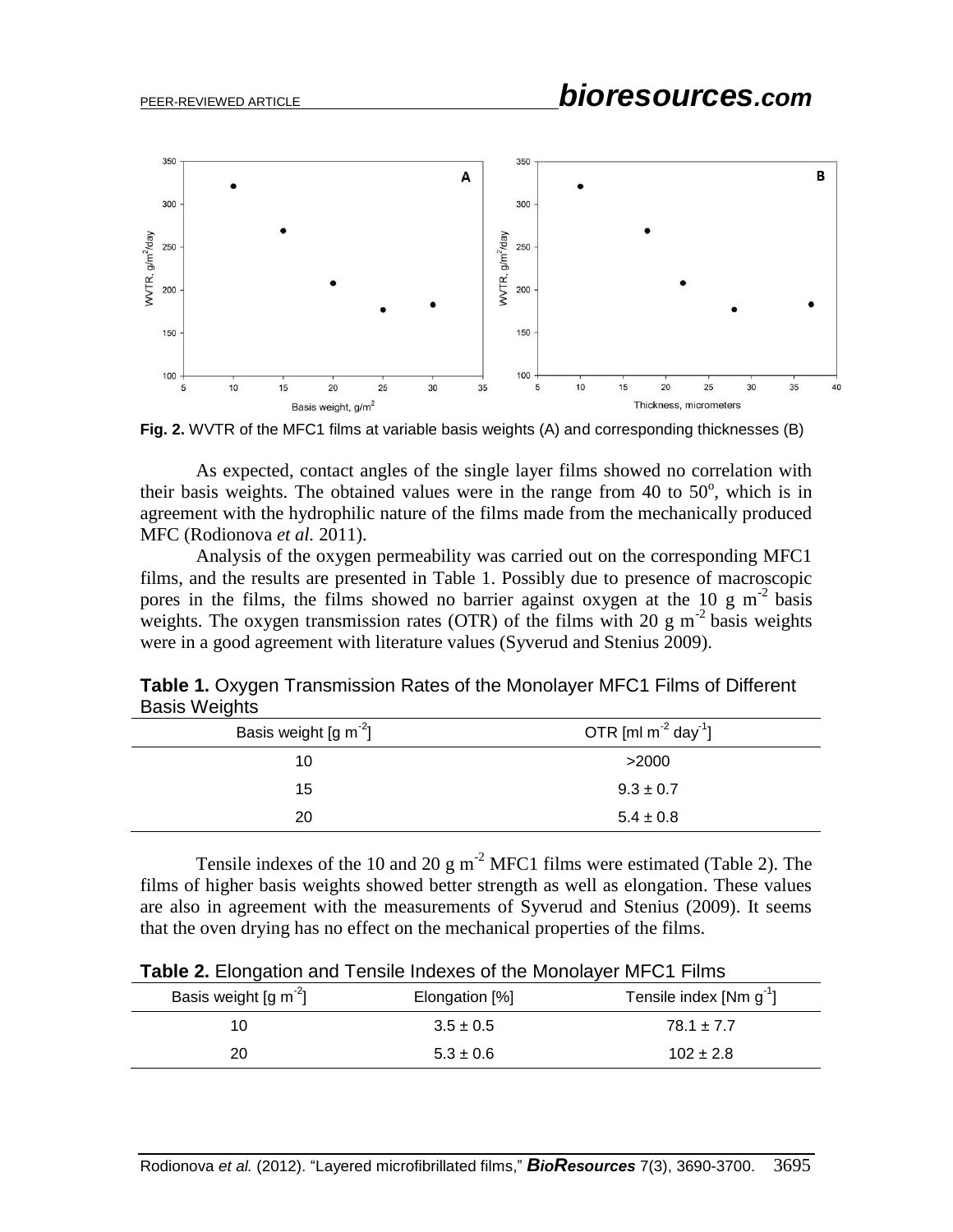#### **Layered Films**

The layered films with MFC2 top layers of about 1 g  $m<sup>-2</sup>$  were prepared by the dispersion-casting method. After introducing the top layer, films were dried either at room conditions (22°C) or in the oven at 100°C. WVTR measurements showed a significant effect of the basis weights as well as the drying conditions on the capacity of the films to absorb water vapor (Fig. 3). The films of highest basis weights had the lowest permeability. After applying the MFC2 layer, the oven dried films showed an unexpected increase in WVTR, whereas the two-layer films dried at  $20^{\circ}$ C, as expected, got a reduced WVTR. This might be explained by morphological changes. According to Stone and Scallan (1965), hydrogen bonding causes shrinkage of the cellulose microfibrillar network upon drying, and as a result, causes loss of the pores in the cell wall. Rewetting might only partially reopen the tightly packed structure.



Fig. 3. WVTR of the 10 g m<sup>-2</sup> (A) and 20 g m<sup>-2</sup> (B) layered films with the top MFC2 layer applied by the dispersion-casting method

The WVTR for the layered films prepared using a bar coating system are given in Table 3. The values were reduced when the top layer was made using the MFC3, as the polymer in the MFC3 mixture has better water vapor barrier resistance than the other component, MFC1. Packaging needs an efficient water vapor barrier; polyethylene, which is normally used for this purpose, may provide water resistance in a range of about 1 g m<sup>-2</sup> day<sup>-1</sup> (Combellick 1985). In this study, the lowest WVTR was obtained for the MFC3 coated films (173  $\text{g m}^2$  day<sup>-1</sup>). This moisture barrier is low when compared to the single layer MFC films but still not sufficient for application in food packaging and has to be improved.

| Basis weight:                                | WVTR $[g m^{-2} day^{-1}]$ |                |
|----------------------------------------------|----------------------------|----------------|
| base + top layer $\left[\text{g m}^2\right]$ | MFC2 top layer             | MFC3 top layer |
| $20 + 0$                                     | 208                        | 208            |
| $20 + 0.5$                                   | 213                        | 174            |
| $20 + 1.0$                                   | 211                        | 173            |

**Table 3.** WVTR of Mono- and Multi-layer MFC Films at Variable Basis Weights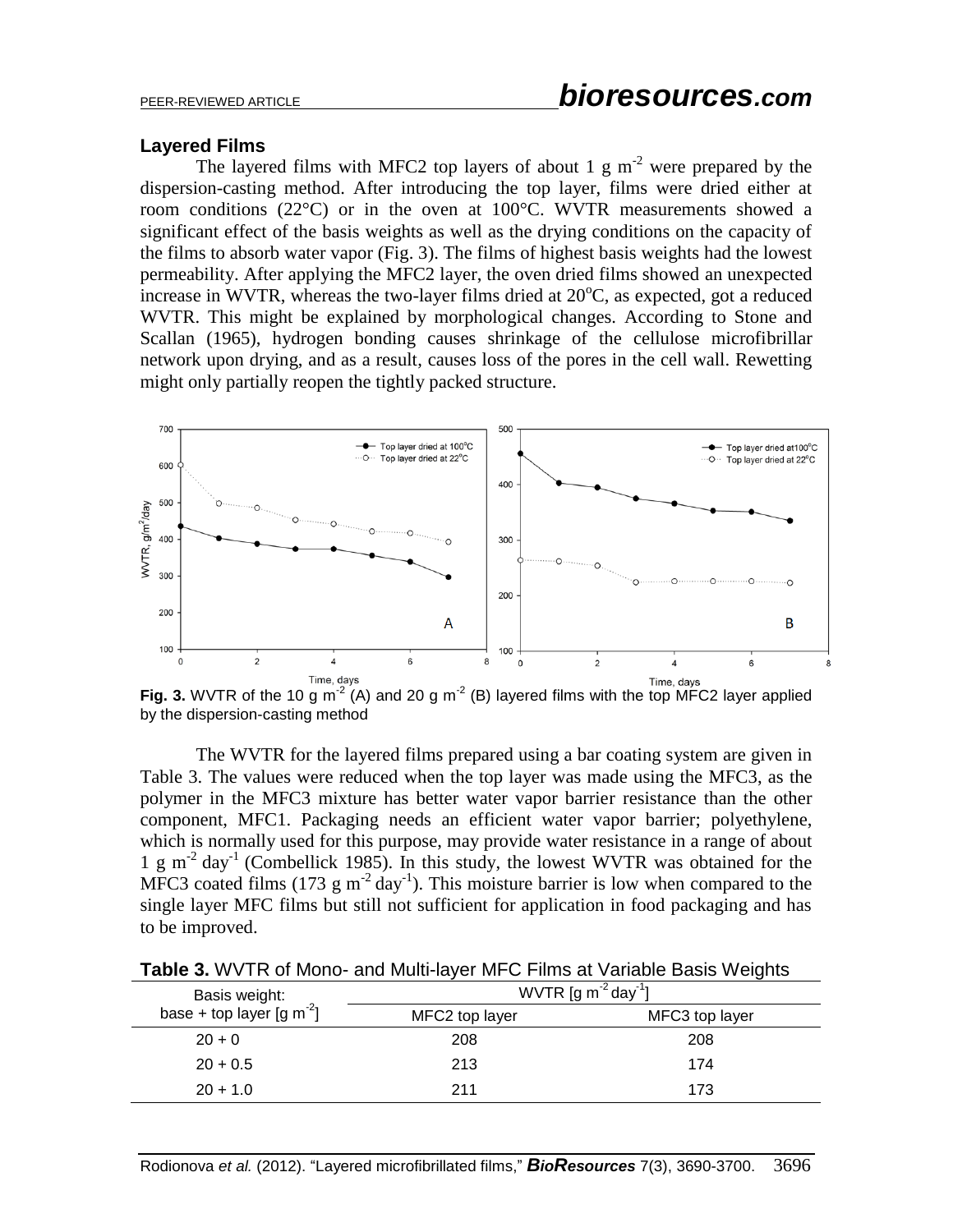The OTR were measured on the films made by both dispersion-casting and bar coating and showed an improvement compared to single layer 20 g  $m^{-2}$  MFC1 films. It was concluded that the composition of the coating layer in this case had no effect on the OTR. The values registered for the films prepared using the bar coater and top layers of MFC2 and MFC3 were lowest with a similar transfer rate, about 4.0 mL  $m^{-2}$  day<sup>-1</sup>. These films had oxygen barrier comparable with synthetic polymers, commonly used in an oxygen sensitive food packaging.

The CA of the layered films prepared by different methods with both MFC2 and MFC3 top layers are shown on Fig. 4. The measurements were done on the films prepared with both 10 and 20 g m<sup>-2</sup> MFC1 base layers. However, the MFC1 grammage had no effect on the film's hydrophilicity. CA variations within the standard deviation were registered for both coating formulations and grammages when using the dispersioncasting method. The bar coating technique was confirmed to be more efficient. The films with MFC3 top layer (basis weight of 1 g m<sup>-2</sup>) gave a significant improvement of the surface water repellency and showed the highest CA of  $68.5^\circ$ .



#### Time  $(0.04 s)$

Fig. 4. Contact angles of the layered films made with MFC2/MFC3 top layers of 0.5 and 1 g m<sup>-2</sup>

The mechanical properties of the layered films prepared by the bar coating with MFC2 and MFC3 layers of 0.5 and 1 g m<sup>-2</sup> were investigated. The fracture stress (Fmax) is mainly determined by the properties of the base films. Thus, it was not affected by the increase in basis weight due to coating or the composition of the coating. It has been reported in the literature that the hybrid polymer based on POSS may provide an improvement of the mechanical properties (Cordes *et al.* 2010). On the other hand, the elongation at rupture of the films increased distinctly with the application of top layers (Fig. 5). Application of the coating layer requires additional drying, which leads to shrinkage of the whole film as compared to uncoated sample. This means that the coated films have an increased potential for elongation compared to the once-dried uncoated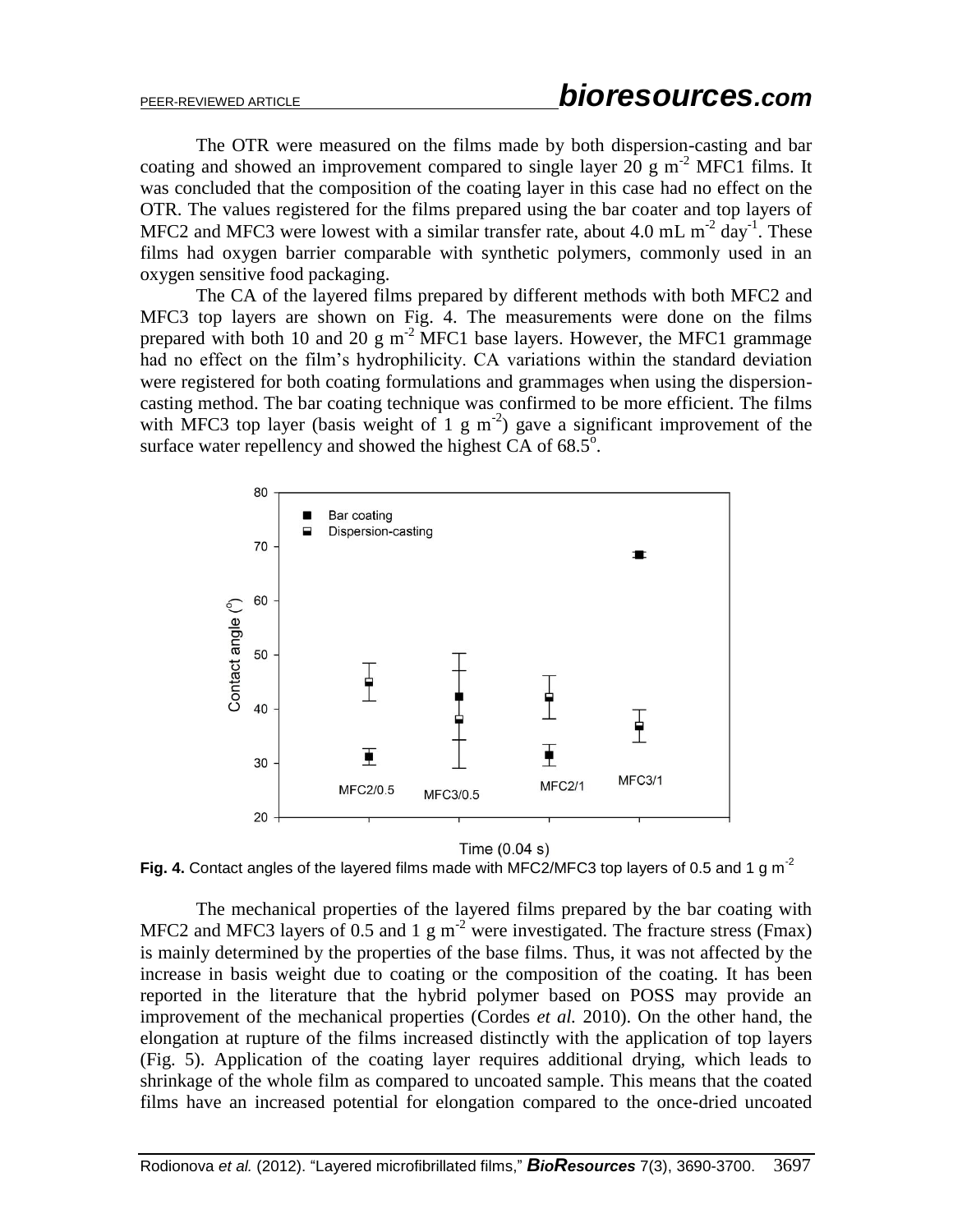films [\(Niskanen](http://www.google.no/search?hl=no&tbo=p&tbm=bks&q=inauthor:%22Niskanen+Kaarlo%22&source=gbs_metadata_r&cad=3) 2008). The elongation enhancement appeared to be larger when the top layer of MFC2 was applied. This might be related to the fact that the TEMPO-oxidized microfibrillated cellulose by itself exhibits a large aspect ratio of the fibrils (Isogai *et al.* 2011) and tensile strengths of 200-300 MPa (Isogai *et al.* 2011).



**Fig. 5.** Elongation and Fmax of the films coated with MFC2 (A) and MFC3 (B) layers of 0.5/1 g m<sup>-</sup>  $2$  in comparison with the 20 g m<sup>-2</sup> MFC1 monolayer films

# **CONCLUSIONS**

Layered MFC films were produced using different techniques and coating formulations consisting of TEMPO-pretreated MFC2 or MFC1 mixed with the hybrid polymer, MFC3. An increase in basis weights led to better barrier properties. The drying strategies showed a clear influence on the hornification. It was concluded from the WVTR results that morphological changes caused by the hornification had an effect of the barrier properties of the films. This phenomenon should be explored in the future, as it has practical importance for the application areas of MFC. The elongation and the OTR were significantly improved by the introduction of the top MFC layers. The OTR of some films was low enough to fulfill the modified atmosphere packaging requirements of below 10 to 20 mL  $m^{-2}$  day<sup>-1</sup>.

### **ACKNOWLEDGEMENTS**

The authors would like to thank Professor Torbjørn Helle for the linguistic help. The financial assistance from the Norwegian Research Council, Södra Cell, Dynea, Peterson Linerboard, Elopak, Forestia, Korsnäs Frövi and Technical Association of the Norwegian Pulp and Paper Industry is acknowledged.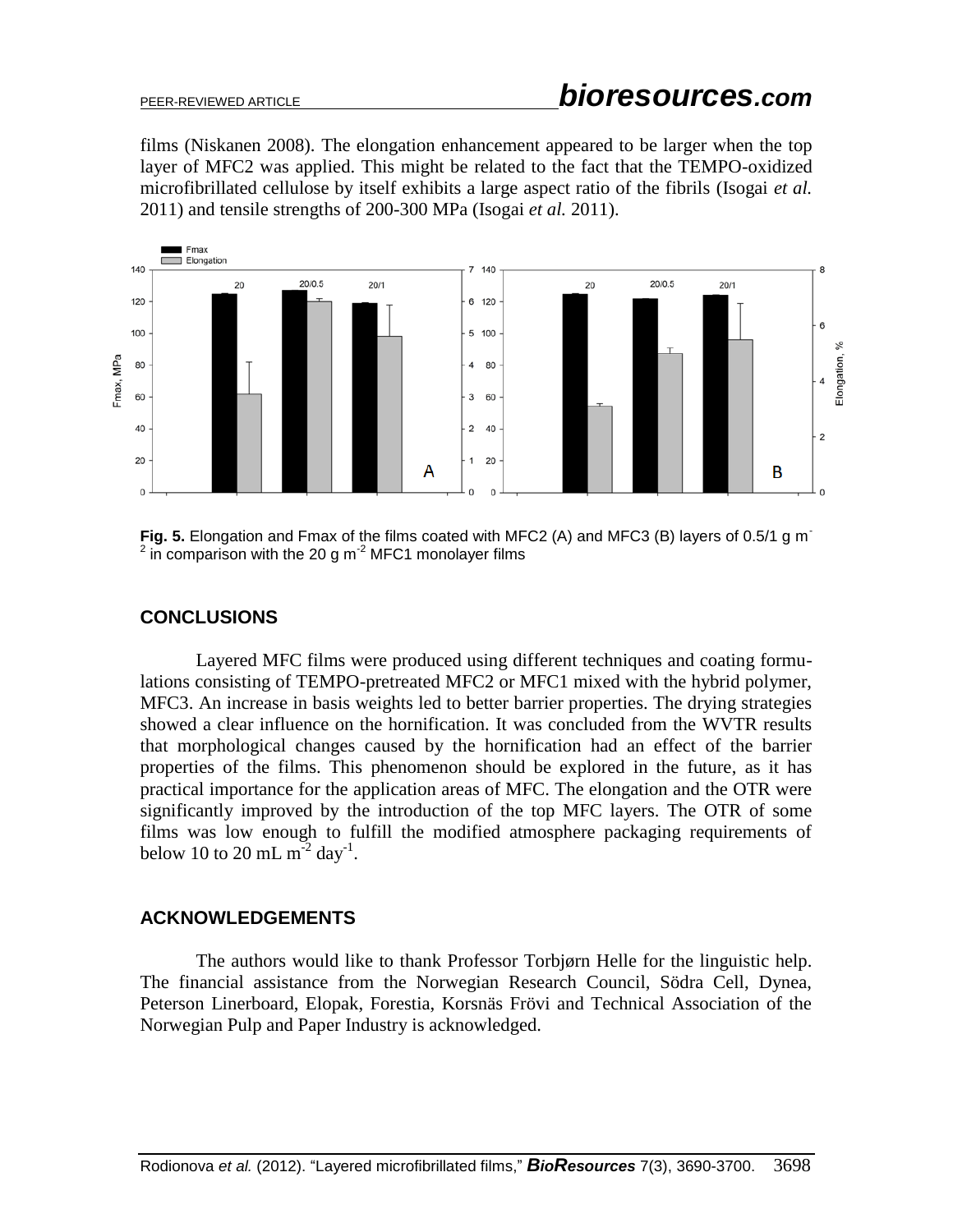# **REFERENCES CITED**

- ASTM D3985 (1995). "Standard test method for oxygen gas transmission rate through plastic film and sheeting using a coulometric sensor".
- Aulin, C., Gällstedt, M., and Lindström, T. (2009). "Oxygen and oil barrier properties of microfibrillated cellulose films and coatings," *Cellulose* 17, 559-574.
- Aulin, C., Ahola, S., Josefsson, P., Nishino, T., Hirose, Y., Östenberg, M., and Wågberg, L. (2009). "Nanoscale cellulose films with different crystallinities and mesostructures - Their surface properties and interaction with water," *Langmuir* 25, 7675-7685.
- Combellick, W. (1985). *Encyclopedia of Polymer Science and Technology*, Wiley, New

- Cordes, D., Lickiss, P., and Rataboul, F. (2010). "Recent developments in the chemistry of cubic polyhedral oligosilsesquioxanes," *Chemical Reviews* 110, 2081-2173,
- Eriksen, Ø., Syverud, K., and Gregersen, Ø. (2008). "The use of microfibrillated cellulose produced from kraft pulp as strength enhancer in TMP paper," *Nordic Pulp and Paper Researsh Journal* 23, 299-304.
- Fernandes Diniz, J., Gil, M., and Castro, J. (2004). "Hornification its origin and interpretation in wood pulps," *Wood Science and Technology* 37, 489-494.
- Henriksson, M., and Berglund, L. (2007). "Structure and properties of cellulose nanocomposite films containing melamine formaldehyde," *Journal of Applied Polymer Science* 106, 2817-2824.
- Henriksson, M., Berglund, L., Isaksson, P., Lindström, T., and Nishino, T. (2008). "Cellulose nanopaper structures of high toughness," *Biomacromolecules* 8, 1579- 1585.
- ISO 534 (2005). "Paper and board Determination of thickness, density and specific volume".
- Isogai, A., Saito, T., and Fukuzumi, H. (2011). "TEMPO-oxidized cellulose nanofibers," *Nanoscale* 3, 71-85.
- Koga, S. (2000). "Gas-barrier and moisture-resistant paper laminate," *Japanese Kokai Tokkyo Koho* 99-110576, 7.
- Laivins, G., and Scallan, A. (1993). "The mechanism of hornification of wood pulps. Products of papermaking," *Trans Fundamental Research Symposium* 2, 1235-1260.
- Männle, F., Tofteberg, T., Skaugen, M., Bu, H., Peters, T., Dietzel, P., and Pilz, M. (2011). "Polymer nanocomposite coatings based on polyhedral oligosilsesquioxanes : route for industrial manufacturing and barrier properties," *Journal of Nanoparticle Research* 13, 4691-4701.
- Niskanen, K. (2008). *Paper Physics*, Finnish Paper Engineers' Association/Paperi ja Puu Oy, 360.
- Park, S., Venditti, R., Jameel, H., and Pawlak, J. (2006). "A novel method to evaluate fiber hornification by high resolution thermogravimetric analysis," *APPITA Journal* 59, 481-485.
- Rodionova, G., Lenes, M., Eriksen, Ø., and Gregersen, Ø. (2011). "Surface [chemical](http://www.springerlink.com/content/p187352h43477476/) modification of [microfibrillated](http://www.springerlink.com/content/p187352h43477476/) cellulose: Improvement of barrier properties for packaging [applications,](http://www.springerlink.com/content/p187352h43477476/)" *Cellulose* 18, 127-134.

York, Vol 2, 18.